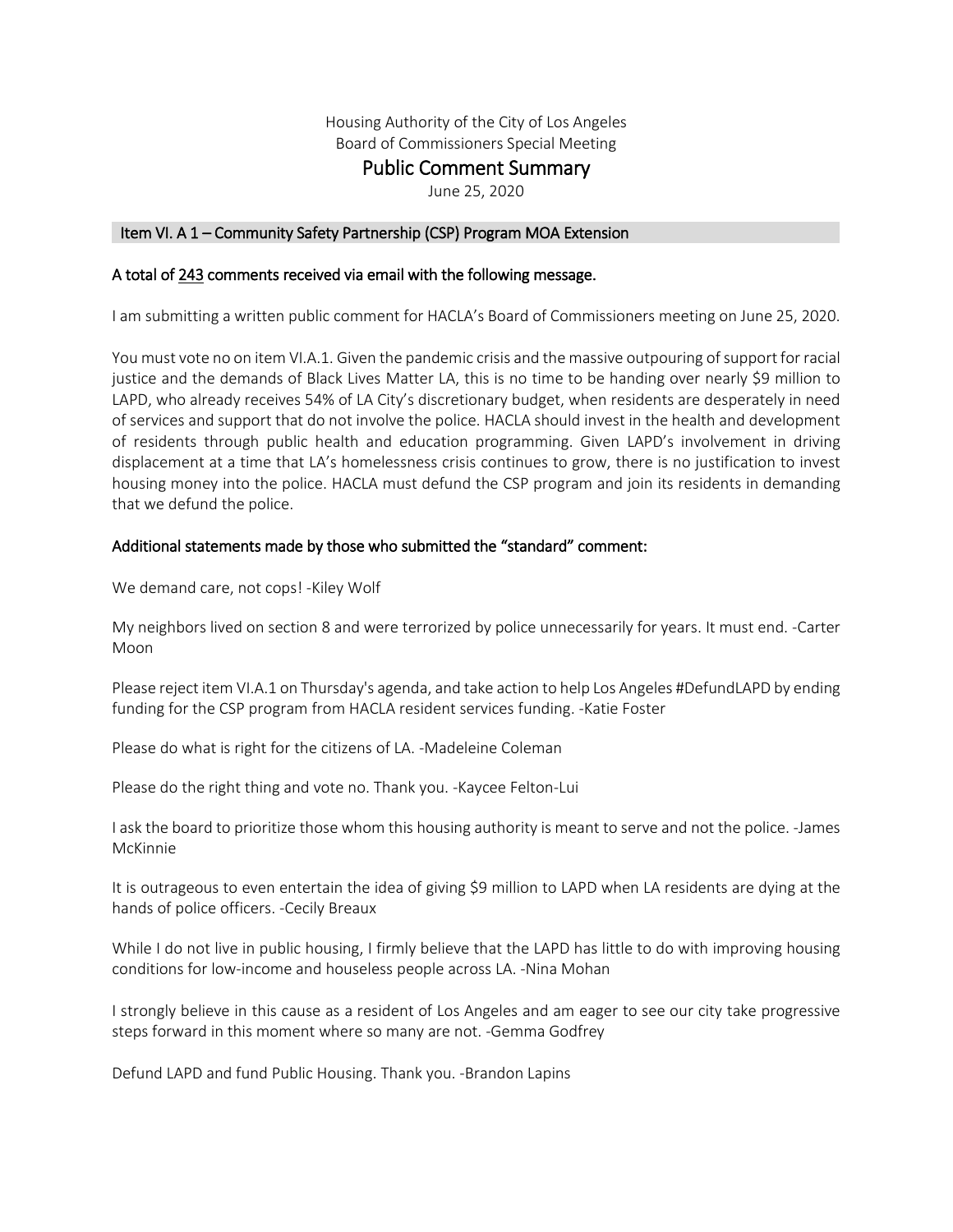You exist to help people. This allocation doesn't help, it harms. -Liz Eldridge

This is the only way to honor our citizens and keep them safe. -Charlotte Krone

This can be a moment of transformative moral change for our city. Please help bring us into the light. - Hannah Kushnick

You've got to listen to the people of your city - no one wants this! - Tim Hodgin

PLEASE vote no on VI.A.1, now is the time to reinvest into the communities being hit hardest by the pandemic and subsequent austerity. -Jasmine Delgado

I mean it!! This isn't going away. We aren't going to let this slide. -Brittany Van Horne

Given the pandemic's effect on public budgets, and the increasingly clear demands from advocates to defund the police, this is no time to be handing over nearly \$9 million to LAPD, who already receives 54% of LA City's discretionary budget. – Antonia Price

It is outrageous to devote more funds (especially 9 million) to the police during a public health crisis in an effort to un-house citizens. What a cruel and illegal act against your own people. Instead of sending money to the police to help you un-house people, use that money to HOUSE PEOPLE. – Isabelle Crouch

The LAPD does not need almost \$9 million during a pandemic, it should go to housing, public health, education--cops are last on the list, please prioritize the people of this city who desperately need help. HACLA should invest in the health and development of residents through public health and education programming. Given LAPD's involvement in driving displacement at a time that LA's homelessness crisis continues to grow (and it was bad BEFORE COVID, imagine how much WORSE it is going to get!), there is no justification to invest housing money into the police. – Kelsey DiLaura

Furthermore, police are a primary vector of violence rather than agents of violence prevention. We need to divest from the police and invest in community-led efforts to reimagine safety and change the conditions under which people resort to violence. – Benjamin Kersten

It is unconscionable to invest housing money into the police.- Nick Fernandes

Community care is vital right now, when residents are facing numerous threats to safety and wellbeing. – Erin Rein

I am a social worker in LA and I work every day with residents of public housing. These residents are criminalized in their own homes and there is no place for police in housing of any kind. – Nathalie Dierkx

You absolutely must vote no on Item VI. A.1. – Taylor Davis

You exist to help people. This allocation doesn't help, it harms. – Liz Eldridge

You really need to do this. – Andrew Perrine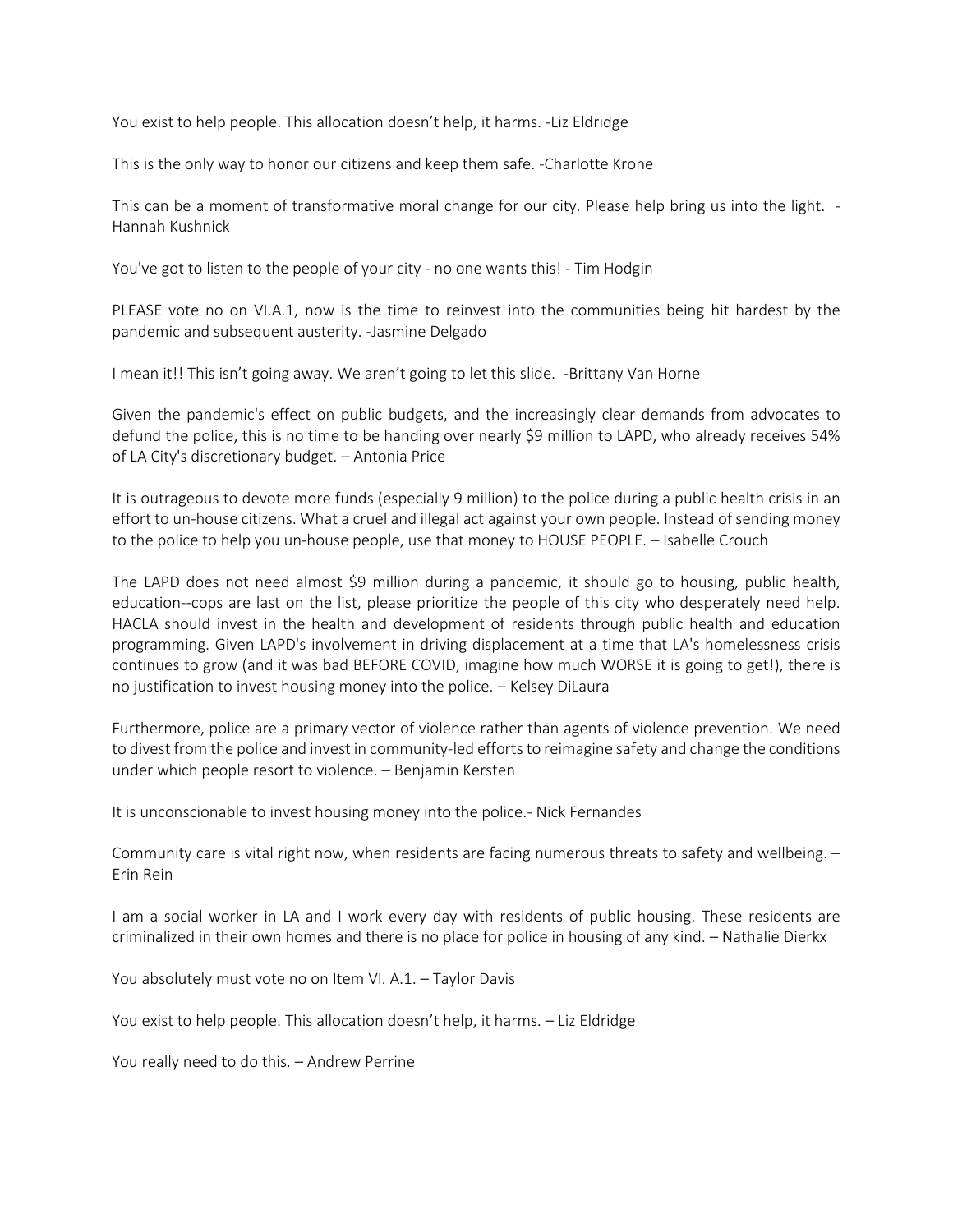Let's spend the money providing enough housing Rather than waste it terrorizing HACLA residents. – Jenna Richman

Please vote no on VI.A.1, now is the time to reinvest into the communities being hit hardest by the pandemic and subsequent austerity. –Jasmine Delgado

You must vote no on item VI.A.1. To do otherwise would be morally reprehensible. – Jessica Teller

I urge you to vote no on Item VI.A.1. Vote no! –Laurel Randolph

#### Lillian Farrow

Pacoima, CA

What an absolutely ridiculous and tone deaf proposal? Take money from the demographic police are already leeching in order to what? What exactly were you thinking? You better look into the People's Budget of LA before you are steam rolled by progress just like this proposal already has been. You must vote no on item VI. A1.

#### Team Bub

Los Angeles, CA

Read the room! No more money for cops at the expense of more important matters! Let's help people instead of oppress them. Let's treat the causes rather than the symptoms, especially since "treating" the symptoms only makes it worse. You must vote no on item VI. A1.

#### Jason Sywak

Los Angeles, CA

The biggest crisis Los Angeles faces is not COVID-19 but homelessness. I was shocked when I read LAPD could get almost a \$9 million increase all while we saw results from the homeless count go up by at least 13% from last year. How can anyone even thinking of funding the police more and giving less to homeless and social services?

It is important you vote no on item VI.A.1. That money is needed in things that boost the community, address homelessness, and improve the health and livelihoods of Los Angeles residents. Divesting housing money in favor of increasing LAPD funding is an outrageous idea. It's even more offensive when considering LAPD's role harassing our homeless neighbors and adding to the crisis. Vote no on item VI.A.1. Thank you.

## R. Chris Lim

Los Angeles, CA

You must vote no on Item VI.A.1. This is no time to be handing over nearly \$9 million to LAPD, who already receives 54% of LA City's discretionary budget, when residents are desperately in need of services and support that do not involve the police.

HACLA should invest in the health and development of residents through public health and education programming. Given LAPD's involvement in driving displacement at a time that LA's homelessness crisis continues to grow, there is no justification to invest housing money into the police. In addition, I am quite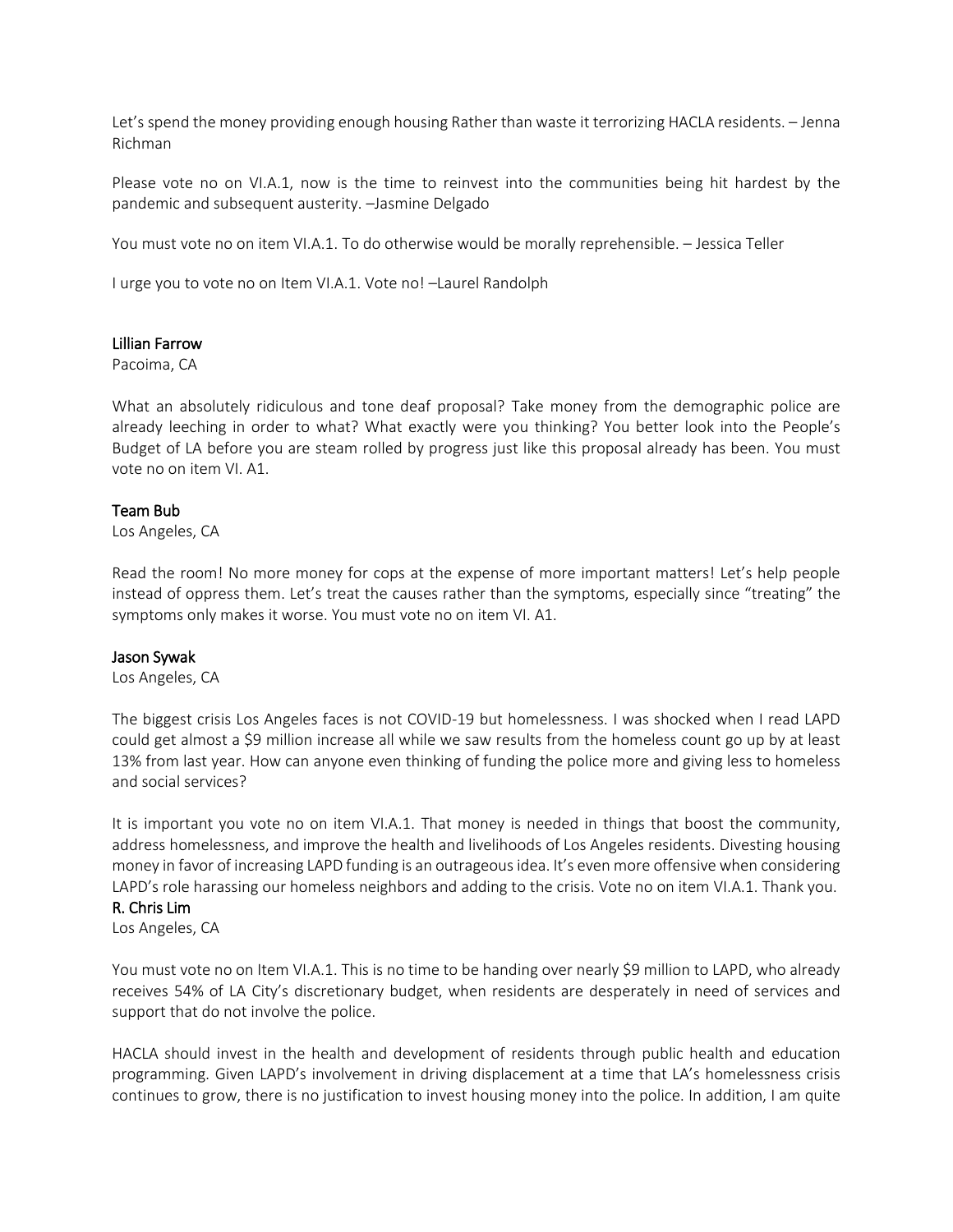sure that the LAPD causes much more harm than good, that we are already overpoliced, and, as a recent study from the University of Chicago makes clear, that the LAPD's use-of-force policies do not meet international human rights standards.

As an attorney with some experience with the criminal justice system, I am appalled at the degree to which bad actors in the LAPD remain in uniform, even after the City is forces to pay civil judgements in the millions for their bad deeds. I am also appalled at the degree to which their video cameras from their MVARs (dash cams) are routinely and conveniently missing when it would suit the officer's purpose.

HACLA must defund the CSP program and join its resident in demanding that we defund the police. There must be real and substantial reform of the LAPD. We cannot keep throwing good money after bad onto this conflagration.

# Alyssa Bierce

Los Angeles, CA

I am writing to urge you to VOTE NO on Item VI.A.1. To consider giving \$9 million to the LAPD right now as they continue to assist in ILLEGAL evictions during the COVID-19 pandemic is an insult to residents of the city.

Your agency provides housing to vulnerable communities of Los Angeles. The same vulnerable communities that are currently fighting for their right to continues housing, and against the violence the LAPD inflicts on them. The residents you serve deserve DIGNITY above all else. Honor their dignity by committing to your own agency's mission, not propping up the continued terror and harassment of the LAPD. Vote NO on this item. Thank you for hearing us.

# Alex Fofonoff

Police will not solve the housing crisis. Funding community programs and support will. As a Los Angeles resident, I am embarrassed and ashamed. Fix this immediately.

## Elliott Lamborn

Los Angeles, CA

I do NOT support Item VI. A.1! Year after year we do not allocate enough money to public and mental health services which actually materially improve the lives of people who are otherwise criminalized by police, who already received 54% of LA City's discretionary budget. HACLA should invest in the health and development of resident through public health and education programming. HACLA must defund the CSP program and join its residents in demanding that we defund the police.

## Mia Logg

Los Angeles, CA

I demand that you vote no on Item VI.A1. This is absolutely the WRONG time to give more money to the LAPD. We are out here fighting against them, and fighting for solutions to homelessness. That is your job. Do not fund the LAPD. Invest in the health and development of residents through public health and education programming. There is absolutely NO justification to invest housing money into the police. HACLA must defund the CSP program and join its residents in demanding that we defund the police.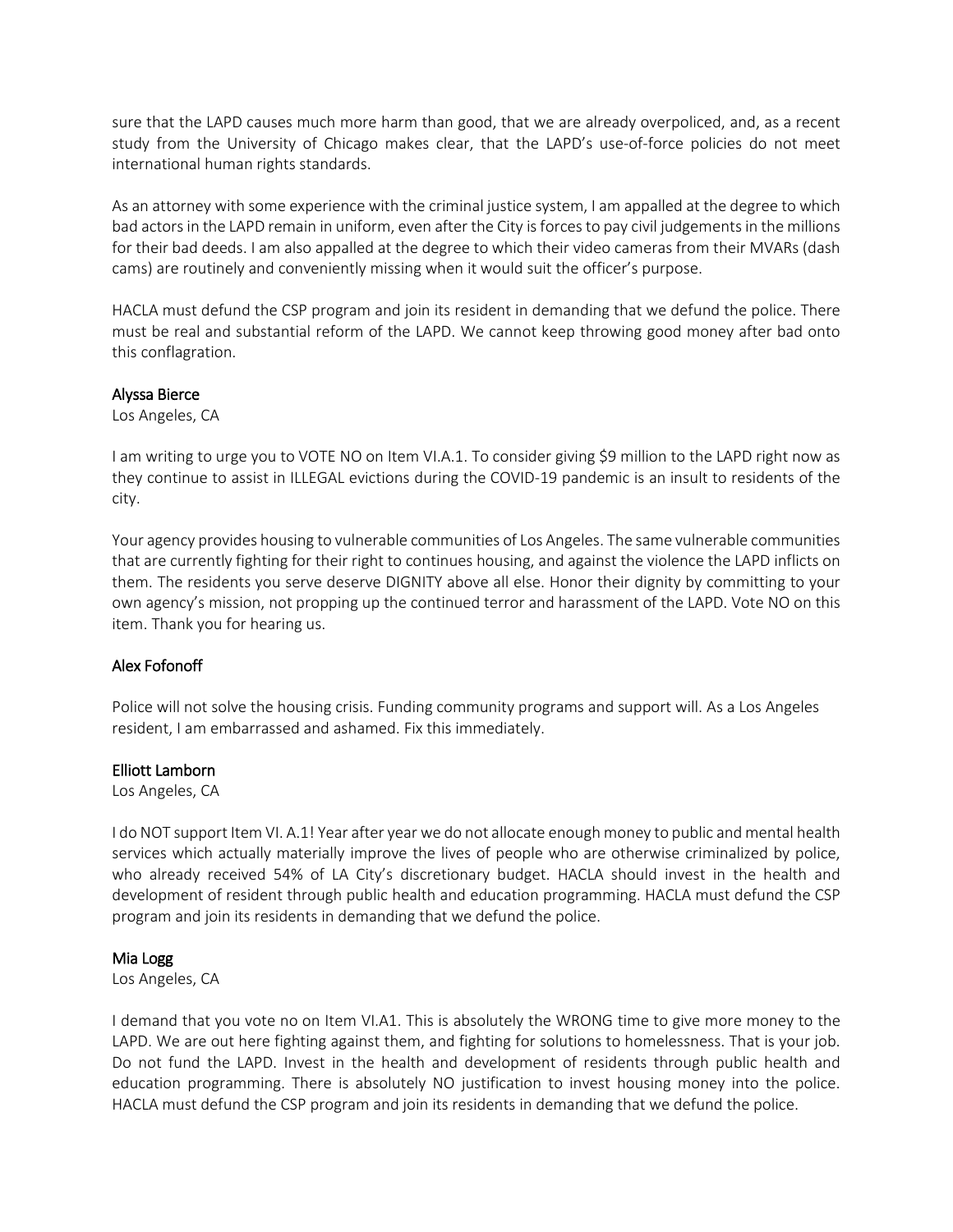## Ruth Pierich

Los Angeles, CA

Why are you giving \$9 million to the LAPD? This could CLEARLY go to a better resource to solve homelessness! Vote no on item VI.A.1.

#### Jeremy Belanger

West Hollywood, CA

I am submitting a written public comment for HACLA's Board of Commissioners meeting on June 25, 2020. Please vote no on Item VI.A.1.

#### Haley Hepworth

Los Angeles, CA

You must vote no on Item VI.A.1. I worked on an emergency response team with members of the LAPD and witnessed countless officers over several years participating in inappropriate action that resulted in residents facing eviction and being denied their rights. The LAPD operates with disdain for this community and cannot be trusted to serve their best interests.

#### Meara O'Reilly

Los Angeles, CA

Defund the police! I am continually horrified by the seemingly endless stories of community members being routinely slaughtered and abused by the officers sworn to protect them. They have proven that the system cannot be reformed. The Community Safety Partnership is nothing but a PR move to direct funding towards state-sanctioned abuse and murder. You don't make programs that fund abusers to interact with their victims more, you take the abusers out of the picture. There are countless places that the money could go that would support communities in need and actually reduce crime, such as housing and food support. You must vote no on Item VI.A.1.

In this email I have also included language from a letter you have probably already received a lot of, in the effort to be crystal clear about our demands. I have heard that lots of letters like that get removed via filters, which is clear obstruction of democracy. Don't ignore the many voices of your citizens who may have time to continuously fight your disingenuous efforts towards public safety, or individually speak on every last bit of corruption in this city. If someone sends you a form letter it means they stand with the group that is speaking for them. Do the right thing, defund the Community Safety Partnership.

## Coral Frederick

Los Angeles, CA

I join many other voices demanding you to vote no on Item VI.A.1. We are in the middle of an everworsening housing crisis, accelerated by COVID. We are also in the middle of a police brutality crisis. The last thing these funds should be spent on is more policing. Please stand in solidarity with Black Lives Matter and take this step to help defund LAPD by voting no. HACLA must defund the CSP program and join its residents in demanding that we defund the police.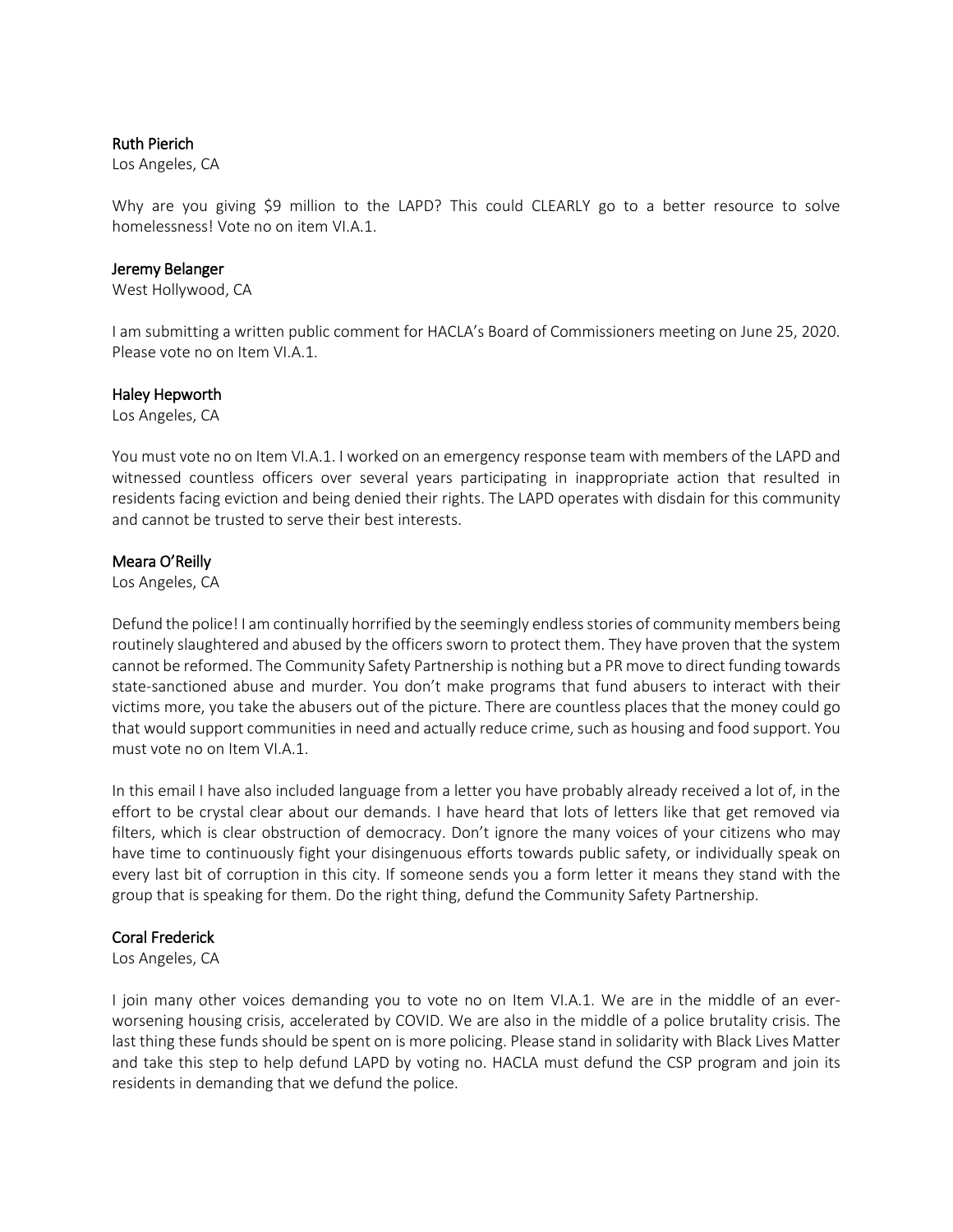#### Brandon Edmark

Please vote no on Item VI.A.1 and consider entirely defunding the CSP! In an age of mass unemployment and housing crisis, there are much better ways to spend the money than the LAPD.

I am a fully-employed, law-abiding LA resident. I love LA but I've already been a victim of two baseless "swatting" attacks in my time here. LAPD suddenly entered my residence without warrant and coerced me outside with rifles pointed directly at my head. I got this treatment simply for living near some nosy neighbor who claimed to hear unusual noises nearby. (I made none and heard none, and the SWAT teams determined nothing was wrong as well.) These sudden intrusions were terrifying and must've cost the city at least several thousand just to execute, for no benefit to anyone.

As for the CSP, what little favorable "research" on the program [exists consists almost entirely of data and](https://www.urban.org/research/publication/los-angeles-community-safety-partnership-2019-assessment/view/full_report)  [testimonials from LAPD itself.](https://www.urban.org/research/publication/los-angeles-community-safety-partnership-2019-assessment/view/full_report) This information cannot be trusted. Take for example the [Van Nuys incident](https://lasentinel.net/sentinel-exclusive-chief-moore-responds-to-lapd-corruption-allegations.html)  [last March,](https://lasentinel.net/sentinel-exclusive-chief-moore-responds-to-lapd-corruption-allegations.html) in which officers prepared to register a minor as a gang member off specious information later disproven by a review of the officers' body cams. The LAPD is historically more than willing to fudge data and persecute innocent people to make themselves look better on paper. Thus the CPS program is playing the HACLA for fools.

The more LAPD is deployed for nonessential purposes, the more damaging and fatal errors they will make, feeding the cycle of civil unrest we've seen in recent weeks. Please help break this cycle by defunding the Community Safety Partnership program. Those funds could be directed to programs such as:

- More local/accessible testing for COVID and other communicable diseases, for public housing residents who often struggle to afford and use transportation

- Increased testing of public housing conditions, to ensure that the materials, air and water in these buildings is healthy for growing children

- Providing more subsidized English, math and computer classes to public housing residents to build their value in the job market

Virtually anything would be better than giving it to an already unaccountable and bloated department that decides the fates of vulnerable Angelenos on a whim. Please make the right decision and vote no on Item VI.A.1!

## Emily Heller

Action Network Los Angeles, CA

My heart breaks when I consider how much we could do for our neighbors with the money that's currently going to the police. We vote for the money to go to help them. We research all the ways that homelessness and poverty could be alleviated - the answer is not policing them. And then it doesn't happen. You must vote no on Item VI.A.1.

It's about protecting our neighbors, yes. But it's also about the risk we run by not taking action now. People are paying attention, they are making their demands clearly and thoughtfully. We risk disenfranchising an entire generation of young people by not acting. I'm in my mid-thirties now, and the kids who are a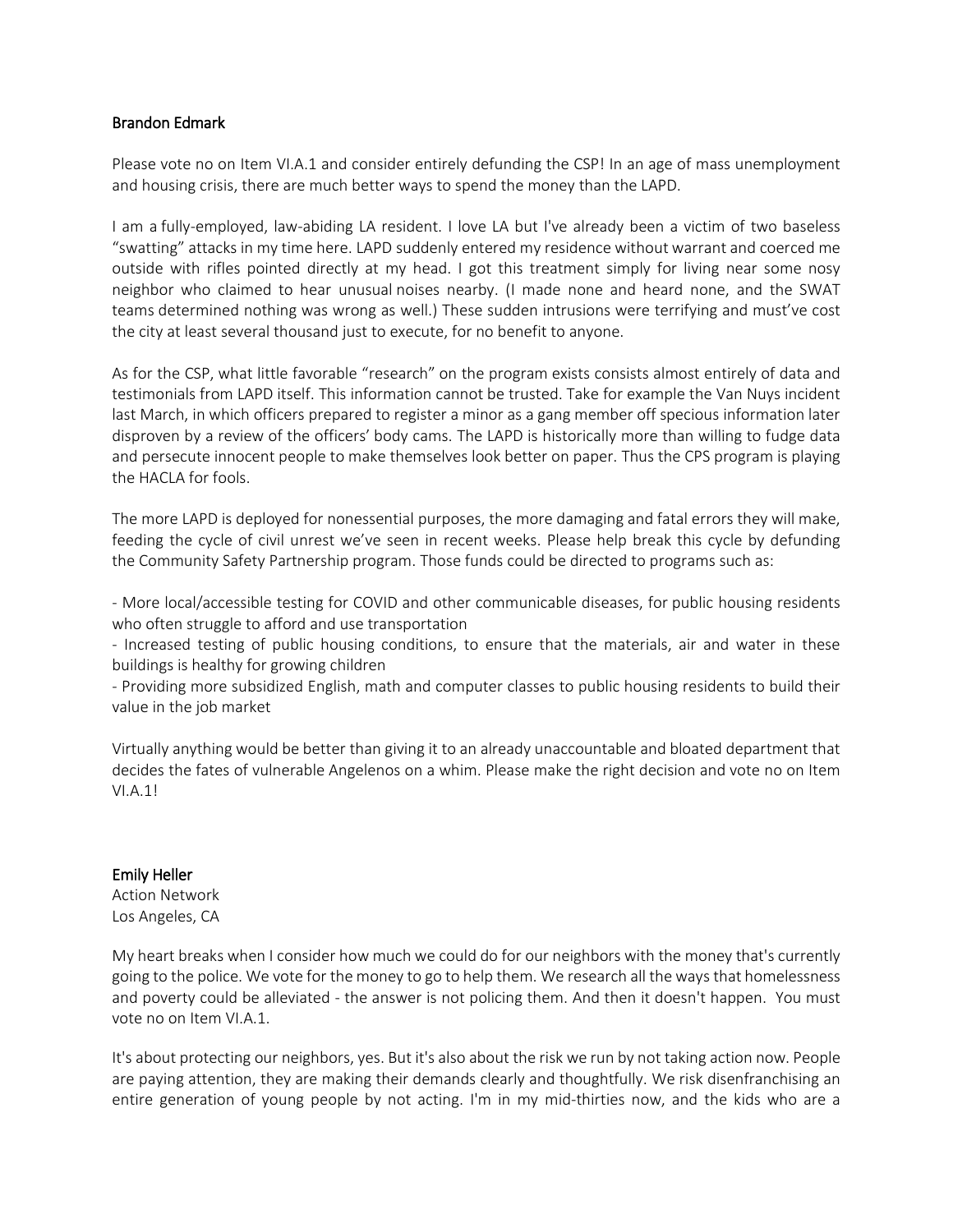generation behind me impress me so much with their activism and thoughtfulness, even though their generation is the most vulnerable to climate catastrophe and poverty of any in recent history. If we fail them, we will be failing a basic test of our humanity.

#### Camille Ashbaugh

Los Angeles, CA

I am writing to urge you to vote no on Item VI.A.1. The inappropriately named "Community Safety Partnership" between HACLA and the LAPD should be disbanded. Increasing their budget is truly unfathomable. If your core mission as an organization is to reduce homelessness via the provision of public housing, increasing police contact with unjustly criminalized communities is not only ineffective but immoral.

The police are trained to profile Black and Brown citizens, who are overrepresented in public housing relative to the population due to systemic racism. Increased police presence falsely increases "crime" rates in public housing, contributing to societal stigma, and (often false) recidivism of those formerly incarcerated.

Additionally, the police contribute to evictions and displacement. In the continuing pandemic, many people have lost their source of income and evictions are suspected to rise significantly. I am a medical student, and I see the destructive physical effects of homelessness daily in the hospital. As public servants working to end homelessness, your budget should not contribute to the criminalization of poverty. By defunding the CSP, HACLA could use this nine million dollars to support existing public housing residents, expand community services, and increase housing for those experiencing homelessness. HACLA must defund the CSP program and join its residents in demanding that we defund the police.

#### Nick Weinmeister

Los Angeles, CA

I work with LA's unhoused population, those at risk of losing their housing, and even those who have been able to secure housing. The idea that HACLA should volunteer up its funds for an already over-funded police force is asinine.

Our neighbors who live in public housing need as much funding as possible to provide them with locallyaccessible, high quality wraparound services that will help them retain their housing and live a good life. Many folks who are eventually able to access public housing have had bad interactions with law enforcement in the past. These troubling interactions may have resulted in any number of traumas, which can be triggered by the very presence of law enforcement. Encouraging a tighter connection between LAPD and public housing puts those folks at risk every single day, while doing little to nothing to assist those residents.

Additionally, we have seen for years how LAPD chooses to violently engage our unhoused, street-based neighbors. LAPD clearly lacks compassion or humanity regarding their will to honorably serve LA residents, regardless of their housing status. Continuing to invite these same law enforcement agents into public housing encourages them to look for "crime" and to intimidate folks who have finally been able to escape homelessness.

#### Kristen Chicco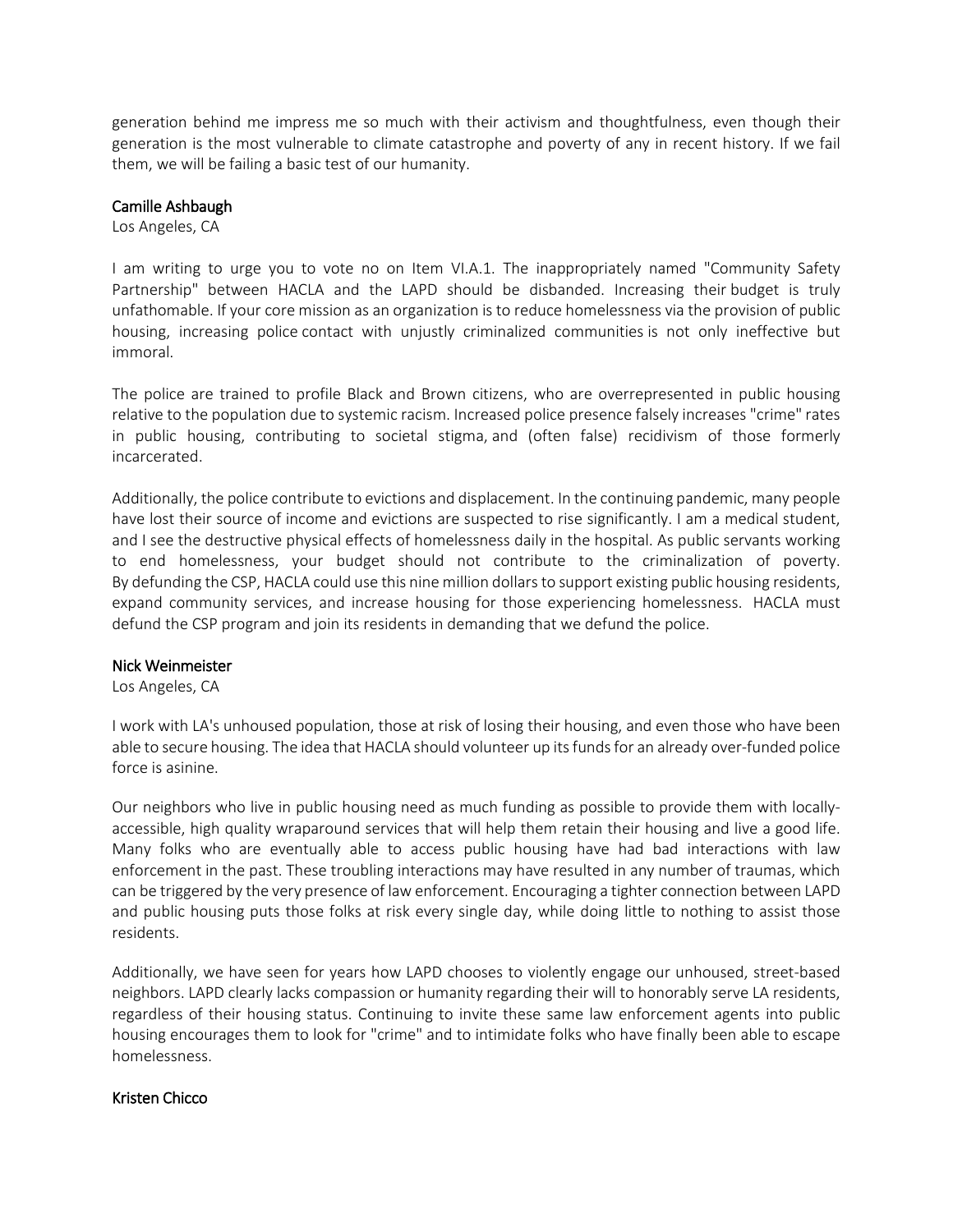#### Sandwich, Massachusetts

Hello. You must vote no on Item VI.A.1. As I'm sure you know, \$9 million could do so much good for resident programs and homelessness prevention! Residents need resources and services, not more policing! Please choose to divert this money, and show your community you care by reinvesting in the people, not the police.

## Nomi Stolzenberg

I strongly urge [HACLA's Commission to vote NO on Item VI.A.1](https://u1584542.ct.sendgrid.net/ss/c/P8Elou2Rvc0qoMPEUZrMXcOpy_XqN4R2ZGjoK-5zZnmfwJnaveTxEd-Tdg-bWHRJB6FE7De_E7VbUladV4v9iQ831sZum9BPQsgRULJSOs6HUojzbimny5uh5IbWx8TGRSMzZzuVAEtO2ZMrIGxae08Y5mgXl5s0s0OD3XQRQ_CK3cb2aFTONVadgFQFumsHLdUWyxporsrbkQjJmh2Xdex03fam8whmjjxavEMHFerH-ZyV-P4gI7iEhbDx0X75RsGxKQnrb30tJKEXjOVVaI8jb0OBdAWvjJRWxmcQxUO8zQEDAuxGmL46N1gvbVOHBRnDEX-Fq-d7Rv5anaQTM1lXLkiwb9XSh0WwyyI5TiZ8D769Rcki99qsuO7x96IU/32v/xWKEQH88QZm6BG03Ge3w0g/h2/Byi9ed9k3cdHzU1MOAjRUEfrcmezAKba1TPBweR-vjQ) on Thursday, because we don't need to give [\\$9 million more to LAPD when public housing residents need crucial services that do not involve](https://u1584542.ct.sendgrid.net/ss/c/P8Elou2Rvc0qoMPEUZrMXcOpy_XqN4R2ZGjoK-5zZnmfwJnaveTxEd-Tdg-bWHRJB6FE7De_E7VbUladV4v9iQ831sZum9BPQsgRULJSOs6HUojzbimny5uh5IbWx8TGRSMzZzuVAEtO2ZMrIGxae08Y5mgXl5s0s0OD3XQRQ_CK3cb2aFTONVadgFQFumsHLdUWyxporsrbkQjJmh2Xdex03fam8whmjjxavEMHFerH-ZyV-P4gI7iEhbDx0X75RsGxKQnrb30tJKEXjOVVaI8jb0OBdAWvjJRWxmcQxUO8zQEDAuxGmL46N1gvbVOHBRnDEX-Fq-d7Rv5anaQTM1lXLkiwb9XSh0WwyyI5TiZ8D769Rcki99qsuO7x96IU/32v/xWKEQH88QZm6BG03Ge3w0g/h2/Byi9ed9k3cdHzU1MOAjRUEfrcmezAKba1TPBweR-vjQ)  [police.](https://u1584542.ct.sendgrid.net/ss/c/P8Elou2Rvc0qoMPEUZrMXcOpy_XqN4R2ZGjoK-5zZnmfwJnaveTxEd-Tdg-bWHRJB6FE7De_E7VbUladV4v9iQ831sZum9BPQsgRULJSOs6HUojzbimny5uh5IbWx8TGRSMzZzuVAEtO2ZMrIGxae08Y5mgXl5s0s0OD3XQRQ_CK3cb2aFTONVadgFQFumsHLdUWyxporsrbkQjJmh2Xdex03fam8whmjjxavEMHFerH-ZyV-P4gI7iEhbDx0X75RsGxKQnrb30tJKEXjOVVaI8jb0OBdAWvjJRWxmcQxUO8zQEDAuxGmL46N1gvbVOHBRnDEX-Fq-d7Rv5anaQTM1lXLkiwb9XSh0WwyyI5TiZ8D769Rcki99qsuO7x96IU/32v/xWKEQH88QZm6BG03Ge3w0g/h2/Byi9ed9k3cdHzU1MOAjRUEfrcmezAKba1TPBweR-vjQ) 

## Vlad Tikunov

Los Angeles, CA

I don't know what kind of math course you guys took that made you think the LAPD, which already receives 54% of LA City's discretionary budget, deserves an ADDITIONAL \$9 million but maybe that just shows public education deserves more funding.

If this was before the pandemic, I'd say it's a gross misuse of funds and showing lack of empathy. Now, I'd say it's needlessly cruel and actually evil.

Maybe instead of victimizing people who are down, you work to uplift them. Maybe we can try to build a better society? But that would require an actual display of compassion and as the pandemic and protests have shown, politicians are unable to do that. I hope I'm wrong. Please, prove me wrong.

## Sarah Michelson

Los Angeles, CA

Vote no on Item VI.A.1! We need to invest in community, NOT cops.

## Bailey Brown

Los Angeles, CA

People are in need of homes, real measures of safety. Not funding the police who engage in the harassment and unqualified interference of our homeless population. You must vote no on Item VI.A.1.

## Thomas Webb

Los Angeles, CA

Look... The rent in this city, in this county, and in most of California is too damn high. We are likely about to see a skyrocketing number of unhoused folks, as tenant protections expire. Now is not the time to give millions of dollars to the police. They're not going to solve anything related to housing, that's for sure. And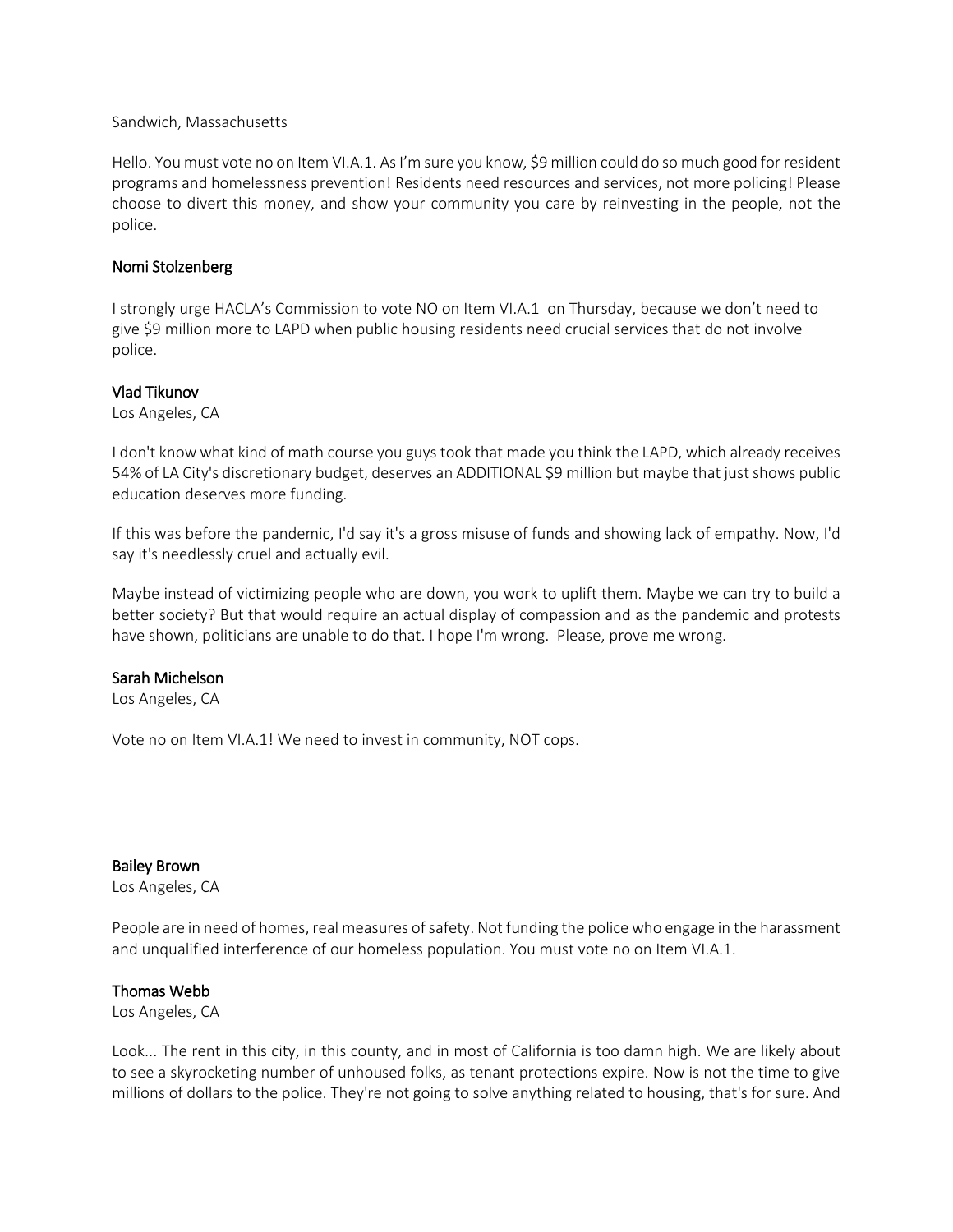if you disagree, try asking unhoused people what they think about it. Is more money for things like police sweeps really going to help them? You must vote no on Item VI.A.1.

#### Sarah Marinello

Los Angeles, CA

This is me personally urging you to listen to your city. You have the responsibility to the public, whose needs have become more and more urgent as the years of ignoring them go on.

What exactly is the LAPD going to use this money for that would be worth leaving people on the street? More "less lethal" weapons? Absurd amounts of overtime pay? Generous pensions? Or maybe it will go right back into the pockets of the people who have the power to hold the LAPD accountable, but refuse to do so.

This money could be used to directly benefit the people of Los Angeles. The LAPD has made it clear that homeless people in this city have no right to live with dignity, so rather than give fund their abuse, invest in getting people into homes. Relieve hardship in Los Angeles, and you relieve the need for an over-funded police force. One person moved into affordable housing, one less person getting evicted, is one less person the LAPD can harass and bully without fear of oversight.

#### Geoff Williams

Los Angeles, CA

There is no reason to give this money to the LAPD rather than using it to directly support the people who live in public/subsidized housing. Especially considering that such a large portion of the LA city budget already goes to the LAPD anyway. This money could be much better spent addressing health, education and child care, not to mention just actually providing more housing for the growing number of homeless people in our city. Defund the CSP program (and the police in general), and re-invest that money in the residents.

I grew up in low-income housing in the late 90's/early 2000's, and had childhood friends who ended up dropping out of school, joining gangs, etc. They didn't need police to keep that from happening, they needed a teacher/mentor figure to take an interest and help them figure out what they were passionate about, and encourage them to develop skills; they needed a home where their parent(s) didn't have to work multiple jobs just to make ends meet. That is the kind of thing that can be solved by defunding the police and using that money to actually provide services for the residents.

#### Margaret Totty

Los Angeles, CA

I have personal experience with CSP while working as a construction project manager at the Jordan Downs redevelopment in Watts. They did not speak well of the residents. I heard CSP make very disparaging remarks.

We worked hard to create jobs there. The Sergeant told me our jobs program was a lost cause.

Other CSP officers told me about how parents in Jordan Downs wouldn't let their kids go on trips with them to museums and marine activities. I asked how they could expect that, considering they incarcerated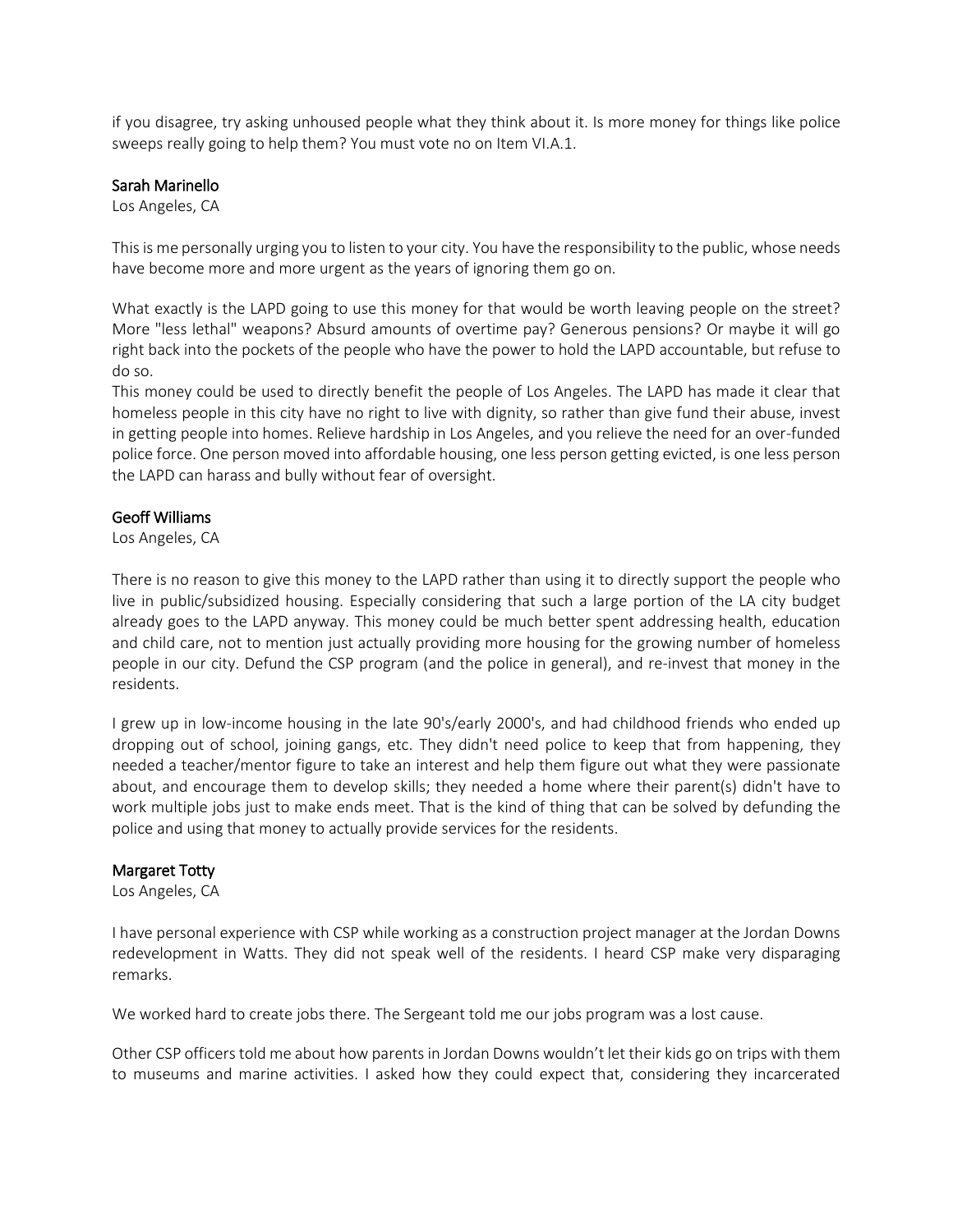everyone's brothers/uncles/fathers and sons? They acted like those parents were bad but they were just fearful and protecting their families.

Put that \$\$ towards Project Fatherhood and activities in the Jordan Downs gym again. Without LAPD!!

You must vote no on Item VI.A.1.

## Robin Chang

My name is Robin Chang and I live in Van Nuys, CA. I am writing to you in my individual capacity as a resident of this city.

I am requesting for you to reject the proposal in Item VI.A.1 to increase LAPD's allocation by \$875,000. Furthermore, I am requesting that you deviate from how you've done things in the past by terminating the Community Safety Partnership program (CSP) altogether. As I'm sure you are aware, residents of Los Angeles have been demanding for weeks now to defund the police. At this point in time, to not only continue CSP in partnership with LAPD but also increase LAPD's funding would be a gross and unethical misrepresentation of what the people want.

This is what the people want:

We don't want or need more police involvement in HACLA. Your (HACLA's) core mission is to prevent homelessness and provide housing to our most vulnerable neighbors. How is it possible, then, for you to partner with LAPD? Their goal is to police; your goal is to provide relief and shelter. These two goals are inherently incompatible and contradictory to one another. If you are truly invested in your core mission, then reject this proposal. Terminate your partnership with LAPD by terminating CSP. Enact programs and changes that the people truly want. We will work with you to make it happen, but first you must relinquish this method of addressing homelessness in our city. Think first of our unhoused neighbors and their needs: real care, NOT police.

For all the police who are involved in CSP, there are also police performing sweeps in the streets; I've seen police officers habitually and routinely terrorizing my unhoused neighbors next to the Burbank exit of the 405 South and in my neighborhood. Where are these unhoused residents supposed to go? How did policing help them? I struggle to understand how police getting increased access to public housing communities and unhoused peoples will be beneficial to anyone. It is in the name: POLICE. Merriam Webster defines the verb "police" as "to control, regulate, or keep in order by use of police." I think it is sufficiently clear that there is no place for care in "control" or "regulation" or "keeping order", especially not in the hands of an organization that has killed over 600 Los Angeles residents since 2012.

Please reconsider the decision that you carried in your hearts coming into this meeting. You are always in power to break from precedent in order to make the ethical and humane decision; you are in power of your "now." Right now, it is in your hands to REJECT the proposal. Terminate CSP and all partnership with LAPD.

## Kerry Truong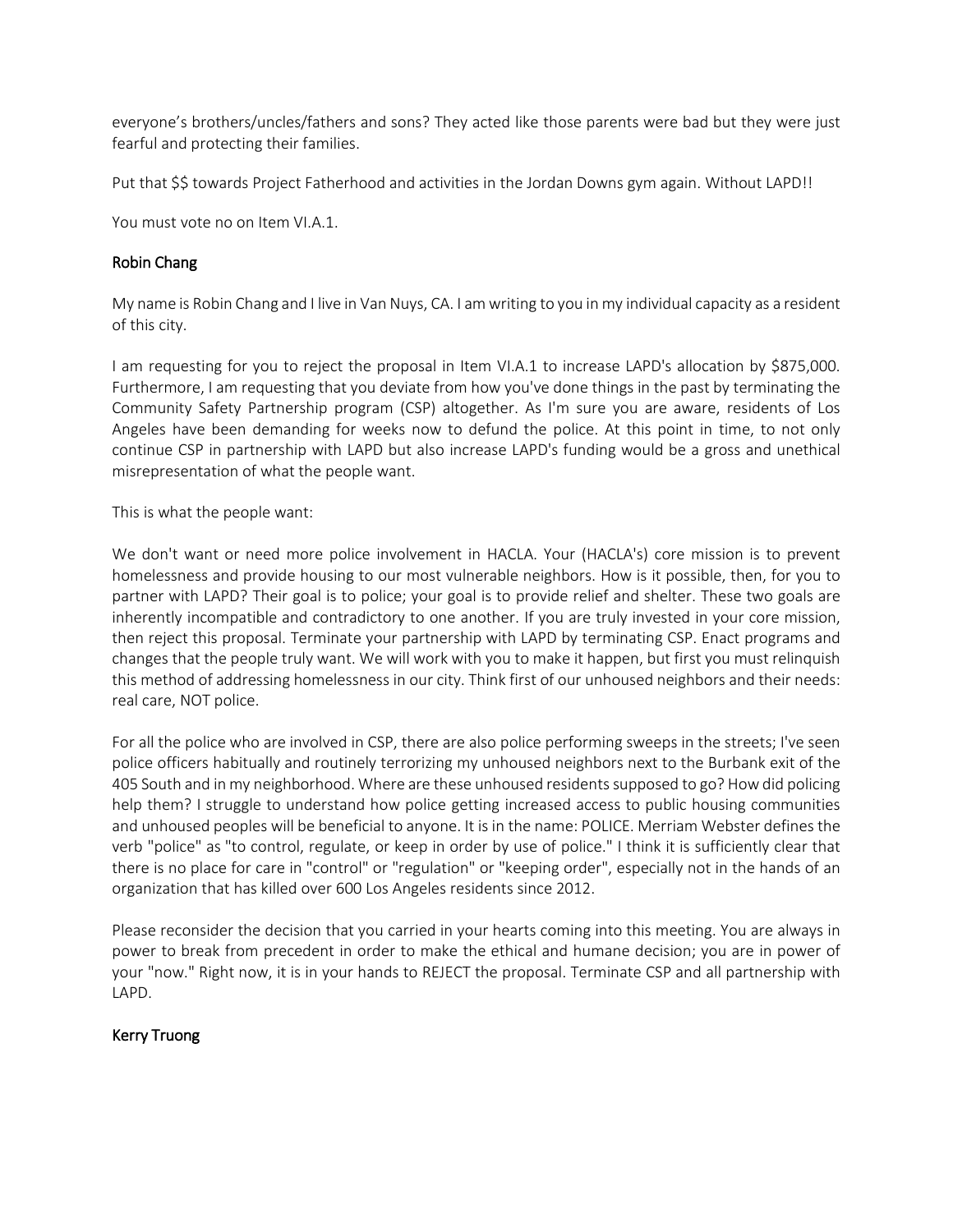My name is Kerry and I am a resident of Los Angeles. I am writing in an individual capacity to urge you to REJECT Agenda Item VI.A.1 which seeks to add an additional \$875,000 to funding for the Community Safety Partnership Program with LAPD.

Although I have not personally experienced being unhoused, I have been too close to it for comfort. I am also acutely aware of the instability that others like me--those of us who are LGBTQ and of color--face when it comes to our housing situations. I am frankly baffled as to how police presence will serve or protect my unhoused neighbors. They require gentleness and care, not scrutiny and control.

Will members of LAPD be providing mental health services for folks who are traumatized by their living circumstances and the reasons why they became unhoused? Will they be teaching English and computer lessons so that people can build the skills they need to embark on a path towards financial stability?

How, exactly, does a force which has murdered over 600 people since 2012 provide relief and shelter for the most vulnerable in our city?

Once more, I urge the Board of Commissioners to REJECT the motion to increase funding for the Community Safety Partnership Program. Not only that, I urge you to END the program and your partnership with LAPD. Like HACLA, I too want to provide relief for unhoused Angelenos. It is from that place of commonality that I ask you to re-think HOW you provide that relief: it is time for care, not cops.

## Shawn Grover

Hi, I do not live in public or subsidized housing but want to comment on item VI.A.1. I call on the HACLA Board to reject the proposal to increase the contract with LAPD by \$875,000, and to instead join the #DefundLAPD movement and end funding for the CSP program from HACLA resident services funding entirely. Public budgets should go towards resident services that could be supporting public housing residents - such as initiatives for public and mental health, for senior citizens, and youth and immigrant residents - not police.

## Erika Lizardi

Los Angeles, CA

Please stop funding the police and pay attention to all the protests happening across LA County. We want to defund the police.

## Faramarz Nabavi

Encino, CA

Vote no on Item VI.A1. As an alternative to spending money on police, please use the nearly \$9 million in resident services funds for more social workers, nonviolent conflict resolution/de-escalation training, nonviolent communication training, and mental health support.

## Jose Estrada

Mar Vista Gardens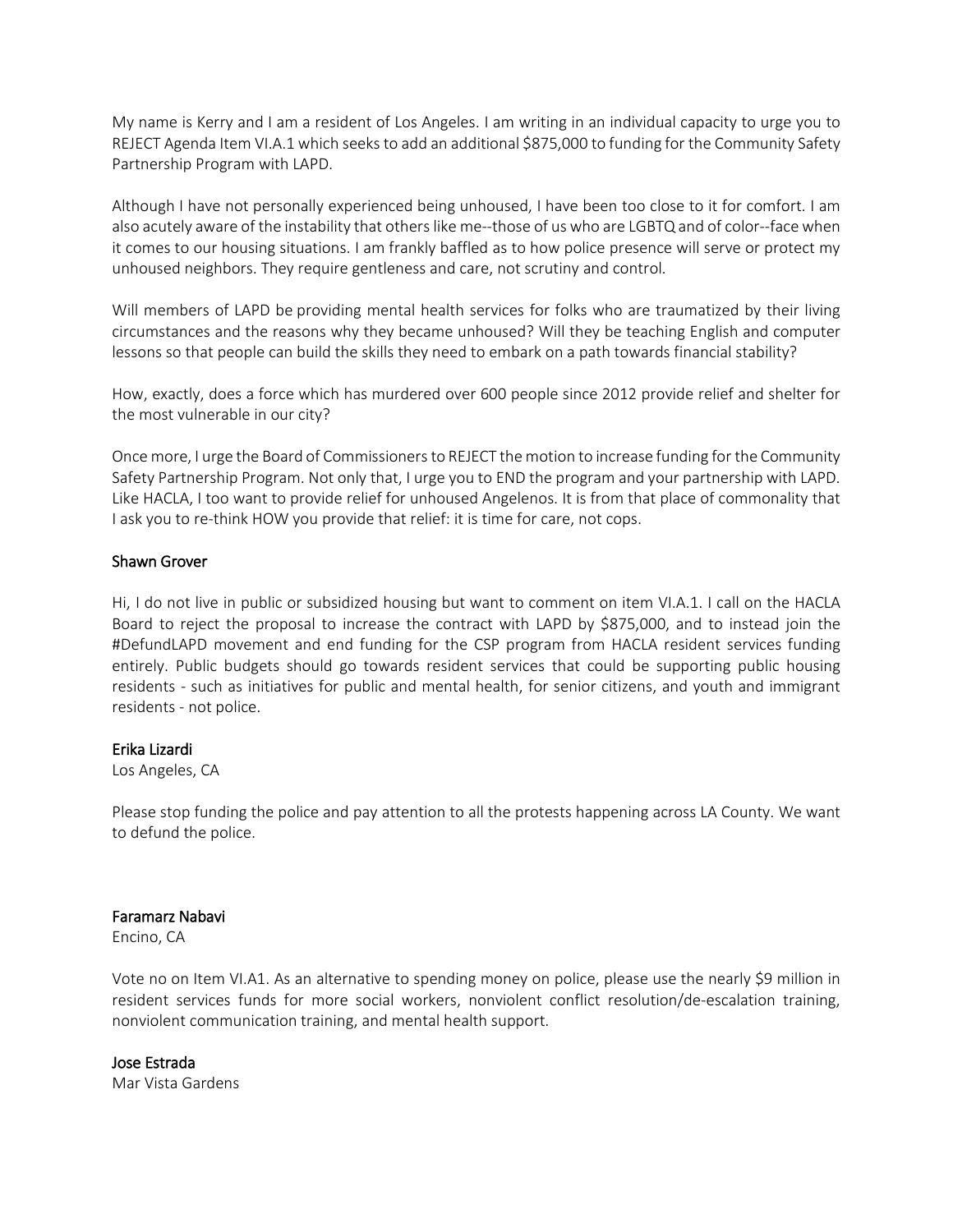My name is Jose Estrada. I am a Community Organizer for POWER, in Mar Vista Gardens and San Fernando Gardens. I want to express my disagreement with HACLA funds that come from the payment of rents that so many residents work so hard to pay are being used for the police. This is unfair especially after the bad image that the police are showing. HACLA funds should be used for other programs that benefit the community instead of giving more money to the police. I hope you are paying attention to our comments and concerns. I hope this does not become our reality. This is illegal. It should be illegal to give money to an organization that already has millions and their programs are ineffective and they don't want to change the way the program. We are against you giving these funds to the police.

#### Andrea Lopez

Mar Vista Gardens

I am a resident of Mar Vista Gardens. Mar Vista Gardens is a good area. But ever since May or June, all of these young people have been popping fireworks. These are not the legal fireworks, these are the illegal fireworks that sound like the entire city is blowing up. In addition, there are abandoned cars that people are selling drugs out of. The youngsters do donuts in the middle of the streets late at night. I am afraid they will crash into my apartment. There has been a recent spike in robberies. I have been living here for 21 years and the police is nowhere to be found. What is their place in our community? We have cameras but the police still don't do anything. They are not taking care of our community. So why would you give them more money when they are already not doing a good job.

#### Anonymous Caller

San Fernando Gardens

I am against the police. Don't give them additional funds. They don't provide good services and their programs are inadequate.

## Daisy Vega

My name is Daisy Vega (RAC President, HARAC Representative, Leader and Organizer of Organization Power).

No more budgeting for the police. Our needs are not met, there are no programs in all projects, and community police officers refuse to go to our communities to have contact with our people. The city gives a lot of the budget and HACLA invests a lot of money in failed programs. The current budget should be maintained and we need to bear witness to a change in our communities before we give them more money.

## Lilia Gomez

San Fernando Gardens

I am against HACLA giving more money to the police. Why would you give them more money so they can keep killing more people?

## Maria Chavaria

Mar Vista Gardens RAC

I am against you giving money to the police. They are not doing a good job the way they should be doing.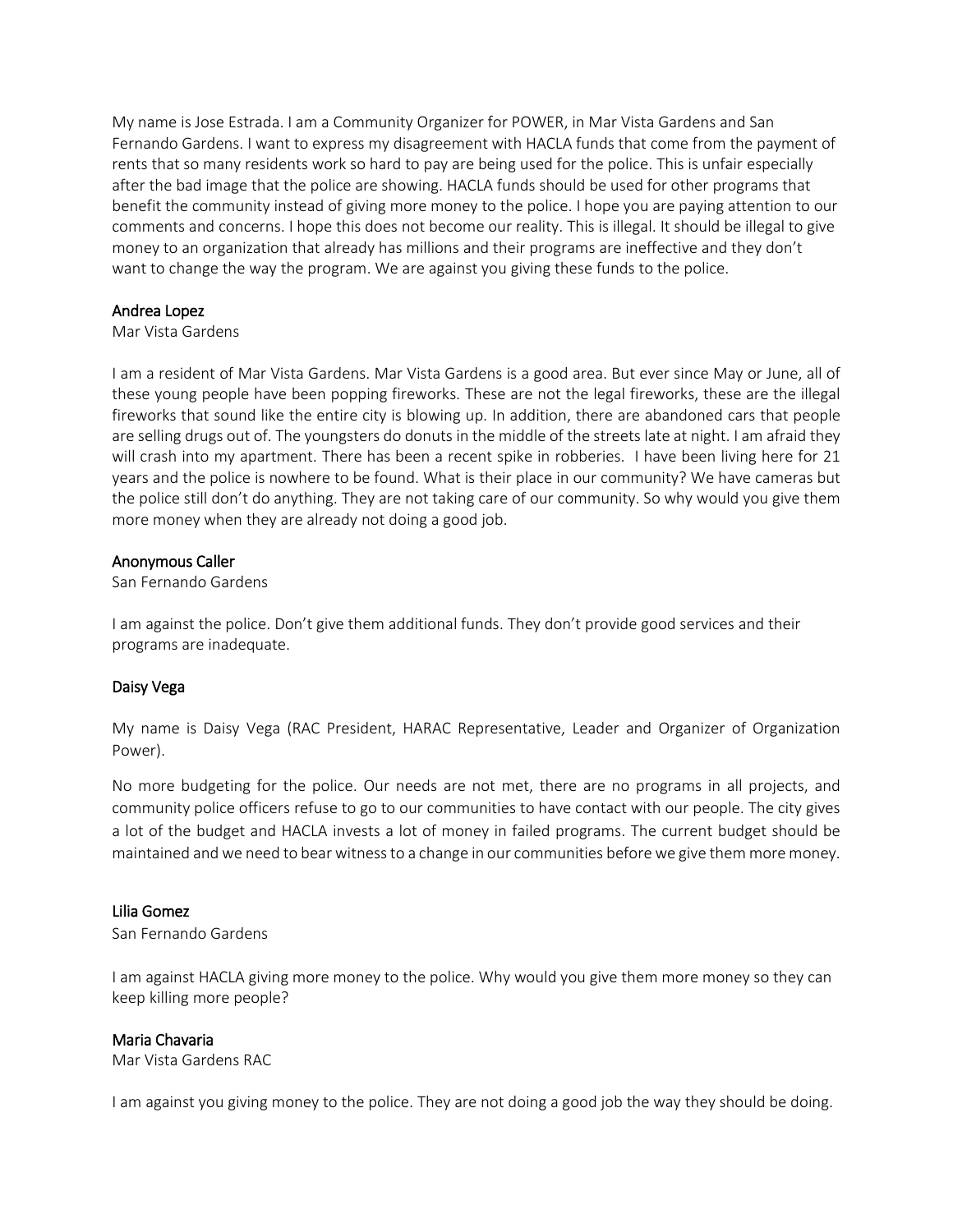#### Pico Gardens RAC

Regarding the amendment to the memorandum in accordance with the Los Angeles Police Department, we oppose the budget that will be approved. It is an amount that could benefit the community. \$ 875,000 is a lot of money for the service they provide, however the basic needs of our residents is the most important thing right now.

#### General Public Comment

#### Maria Jaime

My name is Maria Jaime. I don't have a place to live. I was living in a church but they told me I can't live their anymore. My son has Down syndrome. I was living in the church because I can't pay my rent. I only get Social Security. I heard about them helping an African-American lady return to her apartment after leaving. I just left my apartment because I could not pay my rent. My rent was doubled. I want to return to my home. I cannot live on the street. I am 74 years old and my son is 34 years old. I left my apartment at Mar Vista Gardens on 2018. I went to Napa Valley to live with my son but I could not handle the weather. It was too cold. It gave me pneumonia. So I came back to Los Angeles. My daughter lives in Fresno. I lived in Mar Vista Gardens for 8 years in apartment 477. Please have someone help me move back to Mar Vista Gardens.

## Andrea Lopez

Mar Vista Gardens

I am calling in support of Maria Jaime. She needs your help. She is very depressed. She was evicted because of her son. She wants to return to Mar Vista. She is living on the streets. However you can help her would be great. She is in a very unfortunate situation. It's unfortunate how some parents lose their home behind their kids.

## Maria Veronica Lopez

Mar Vista Gardens

I am calling in support of a person you left on the streets because she comes from a mixed status family. This is not fair. She did not want it that way. A lot of decisions are not our own. I give her my support. Don't put us out on the streets. We are not bad people. We are all humans.

## Jose Estrada

Mar Vista Gardens

Please accept Mrs. Maria Jaime's request to return to her apartment where she lived. She lives on the street with her son with Down syndrome. It is a highly humanitarian act, just as they did with an African American lady.

## Francisco Rodriguez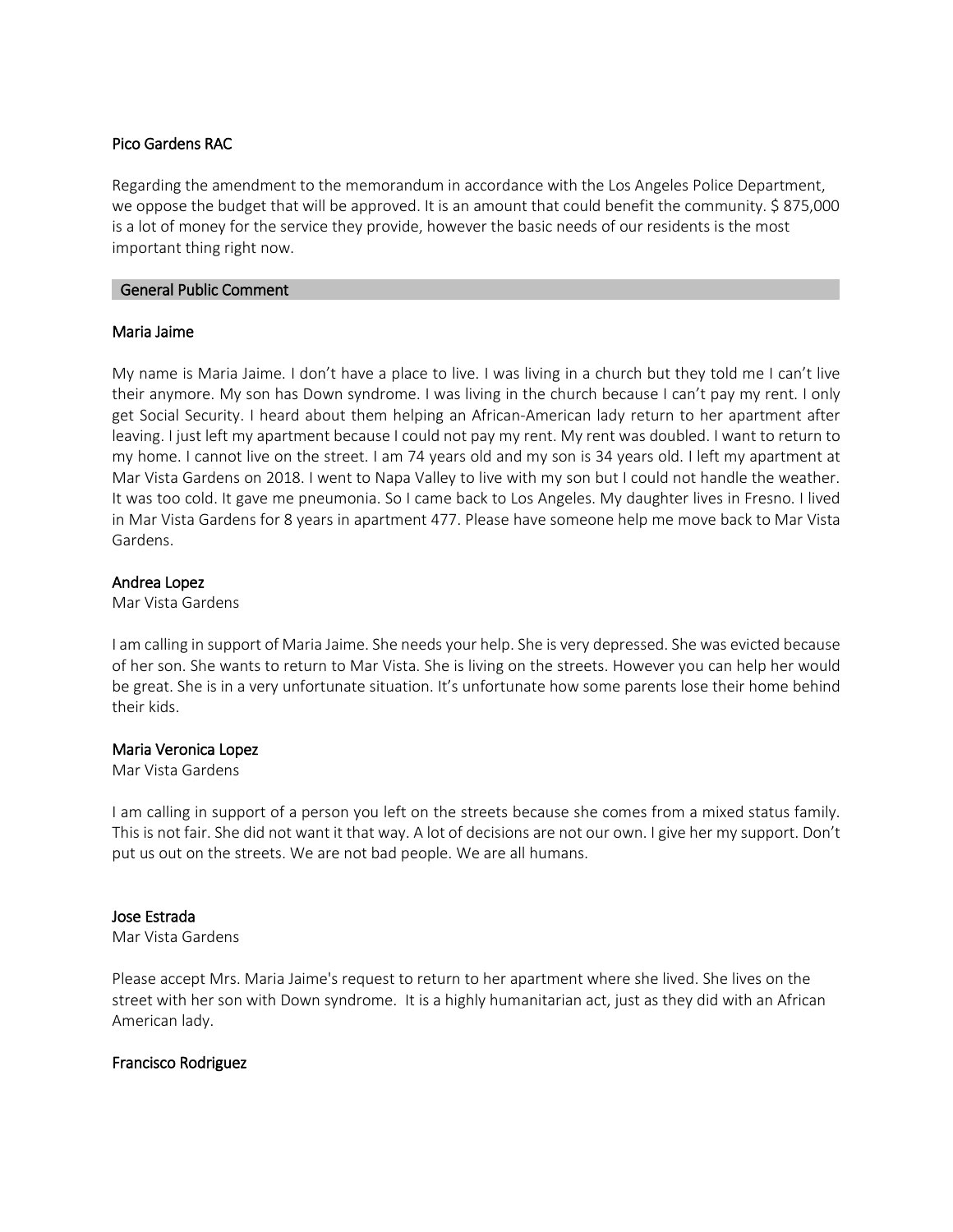This email is regarding Maria Jamie (70 years old), an ex-tenant of Mar Vista Gardens. Maria and her son (33 years old) with Down syndrome have been homeless for over 2 years now. They once lived in Mar Vista Gardens until her ex-husband forced her to move out. He was physically and emotionally abusive during their marriage. He forcibly wanted to leave the community, but Maria didn't. Unfortunately, she and her son had to leave Mar Vista Garden and since then haven't found a home. Maria is asking for help finding another home within Mar Vista Gardens. There have been cases where old tenants have been granted access back into the community. Maria was a good tenant who paid her rent and had no issues with housing authority. She and her son need a place to live where her son can receive the services needed for his down syndrome. Currently, he isn't receiving any help. I know the board has approved similar circumstances for others in the community. Maria wants to make sure her son is safe, has the services he needs to become an independent adult. Please I ask of you to reflect and see if there is a possibility of Maria and her son to return to the community.

# Daisy Vega

My name is Daisy Vega (RAC President, HARAC Representative, Leader and Organizer of Organization Power).

My public comment is regarding Ms. Maria Gallegos, resident of Mar Vista Garden. I personally have been reviewing her account since 2013 to find out how and where the problem comes from. The problem is (1) gas leak and repetitive gas charges, (2) rents not applied in the corresponding months: July 2019, January, April, May of the year 2020 (3) Charging \$20 late rent that is not justified, the rents are on time and the \$20 is not discounted; also charging since the month of March, April, May 2020 when we are in the pandemic (4) Collection of \$ 3,383.89 that was on May 20, 2015 and this collection appeared until 11/26/2019 and appeared by an audit Mrs.

The administrators who have been to Mar Vista are not entirely to blame for mismanagement, I am not referring to Miss Wendy and Carlos, but to the previous ones. This is unfair there are many errors in this account. Also where the checks arrive there are many complaints that the rent is not applied in time and the \$20 is charged without fault of the resident. The lady has the card but it did not work. She is an elderly, disabled person, very ill and they are pressing for an eviction. I hope gentlemen/gentlewoman of the board of directors and the President/CEO will do internal audits at the sites because this case is very common. The lady does not refuse to pay but wants what is fair and a payment plan that she can pay. This HACLA tactic has been carried on for a long time by merging electricity payment and rent payment. This has to be more transparent and not leave it too long, causing residents to be unable to pay and get evicted. In the lease it says that if you do not pay the electricity you will be evicted and this is affecting our Latin and African American people when they are transferred to other housing developments and apartment transfers.

No to the mass eviction of mixed families in this time of the pandemic. This order begins this month of June 17, 2020.

Let's help Mrs. Maria Jaime and her son who has Down syndrome and is intellectually disabled with an apartment. She was a resident in Mar Vista and has a good record, the price of the rent payment led her to leave and she did not know that she could ask for help or a more comfortable apartment for her. This is a humanitarian case and this has already been done with an African American woman who was evicted because of her daughter and returned to her apartment. She is living on the street.